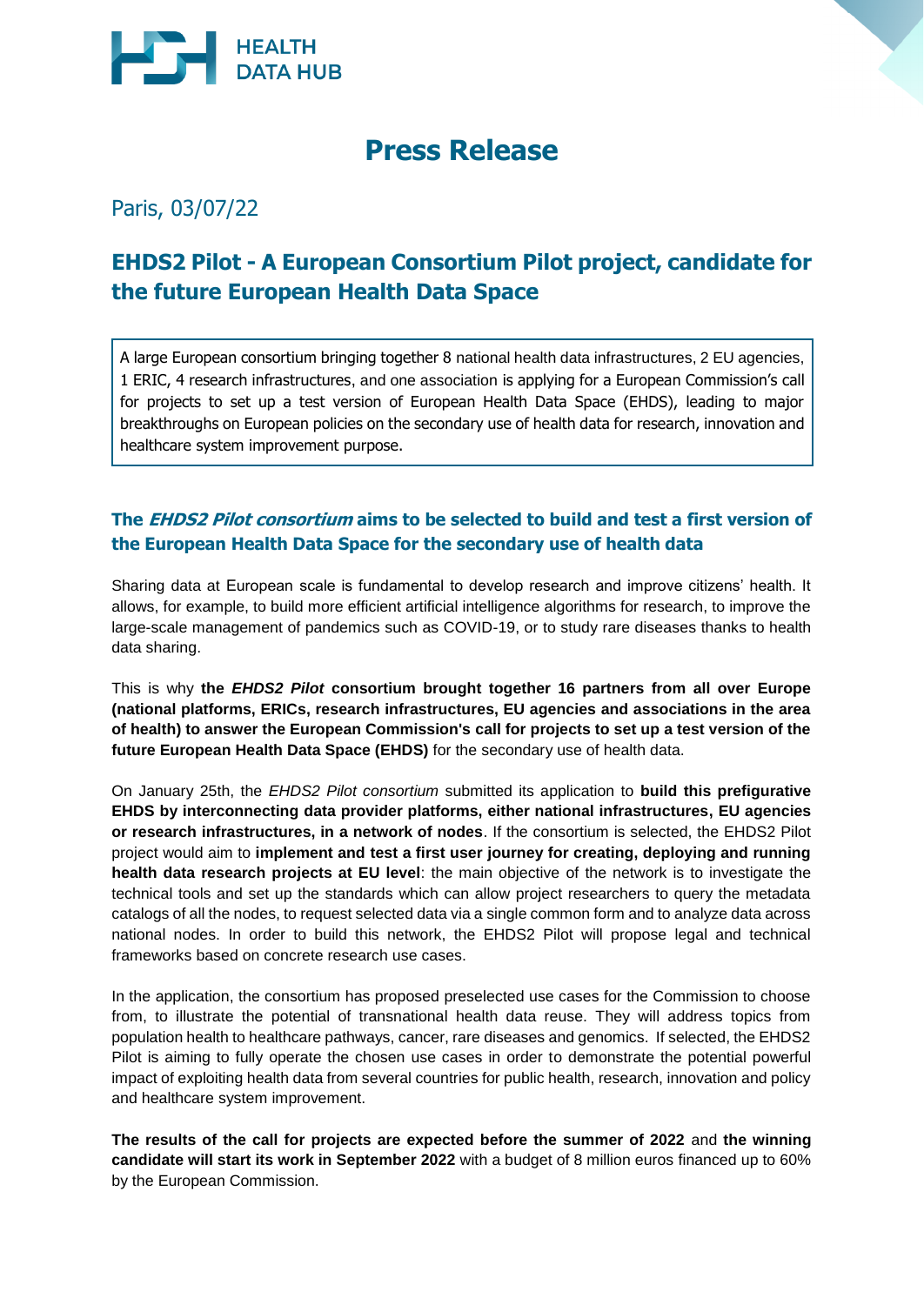# **HEALTH**<br>DATA HUB

# **Sharing health data on a European scale is a real game changer for research, innovation and healthcare improvement, and a high priority for the European Commission**

EU countries face similar challenges from the increasing incidence of diseases related to lifestyle and changing demography, to rising unsustainable healthcare costs, and most recently the COVID-19 public health crisis, emphasizing the importance of health policies as a cross border issue.

Since 2019, **the European Commission has identified the creation of a European Health Data Space as one of the priorities for European health policy**. As a matter of fact, many European countries possess substantial health data sets and data collections, however health data is very fragmented in Europe with varieties of data sources of diverging quality and different governance models and access policies for reuse and sharing. The aim of the EHDS is to facilitate discoverability and access to different types of data available in European countries to develop innovative tools in the service of citizens' health.

Several prefiguration instruments have already been set up by the European Commission. This is the case of [TEHDaS](https://tehdas.eu/) Joint Action (Towards a European Health Data Space), a reflection program bringing together more than 26 EU Member States and several *EHDS2 Pilot consortium* partners. It provides options and recommendations for the EHDS based on research, such as surveys, forums, country visits and literature reviews.

**To support Member States in building stronger, more resilient and accessible health systems** the *EU4Health Programme* **was set up to enable instruments and solutions** in March 2021. In order to support the development of a common European Health Data Space, the EU4Health Programme has launched the "*EU4H-2021-PJ-06 - Action grants for developing an EHDS2 Pilot for an EU infrastructure ecosystem for the secondary use of health data for research, innovation, policy making and regulatory purposes*''.

In this context, the EHDS2 Pilot consortium, coordinated by the French Health Data Hub, has applied to the action grant to demonstrate the feasibility and relevance of such a space to improve research and health systems.

**All consortium partners are very happy to collaborate together in this ambitious project and hope to be selected in order to provide a variety of expertises and build an effective and operational first version of the EHDS.**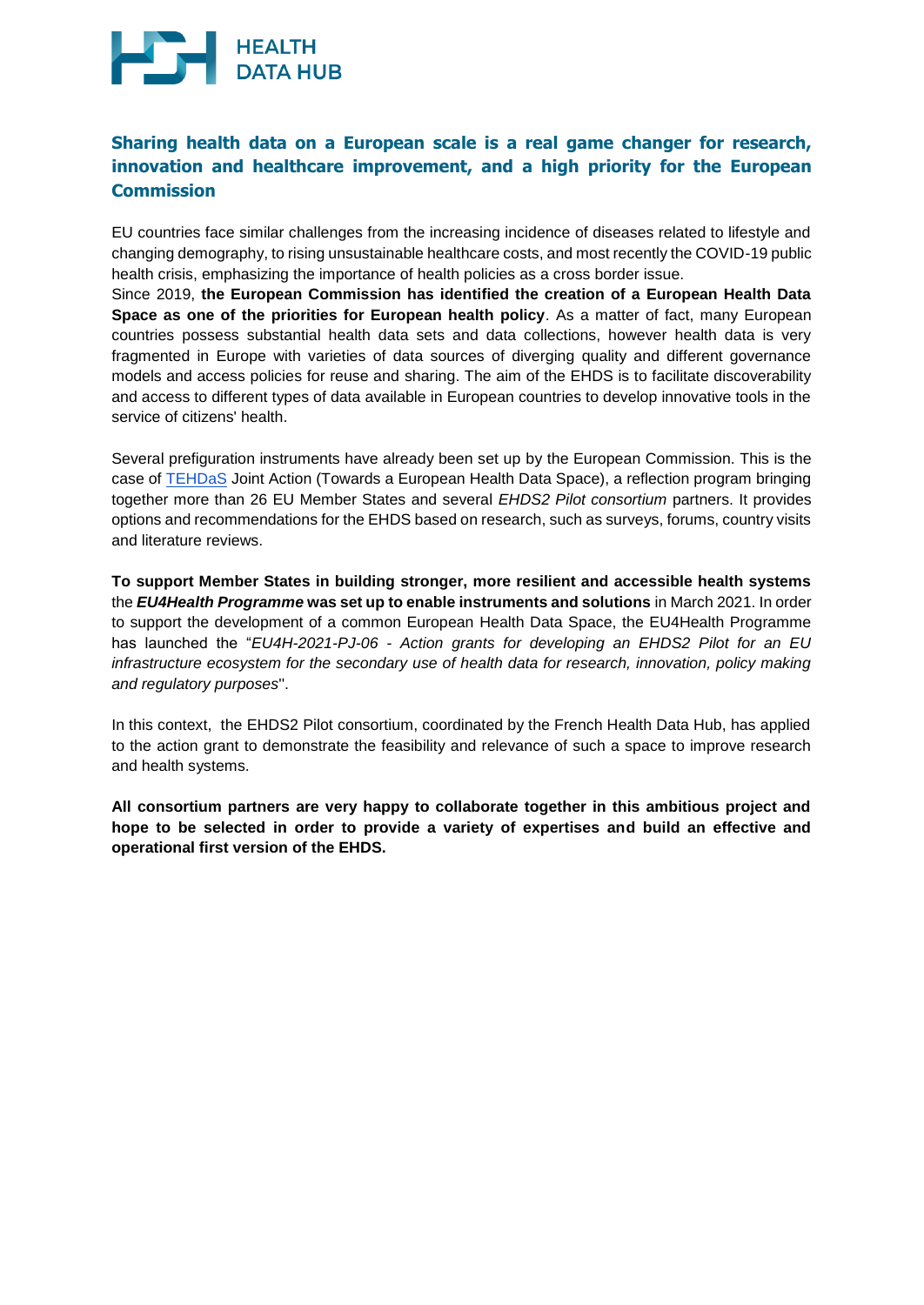

# **ABOUT THE HEALTH DATA HUB**



Health data are essential for research and innovation in health, yet these data are often under-used because they remain too scattered. The HDH was hence conceived as the unique gateway to health data in France. Implemented in November 2019, it interacts with a variety of actors within the health ecosystem. The Health Data Hub has set up a highly efficient technological platform enabling public interest project leaders to mobilise very large data sources, to cross-reference them, and to use enough computing power to run complex search algorithms. In a word, the HDH supports ambitious project leaders who contribute to finding tomorrow's solutions to improve all citizens' health.

Subscribe to our newsletter on our [website](https://www.health-data-hub.fr/inscription-newsletter) Consult our [2022 roadmap](https://www.health-data-hub.fr/sites/default/files/2022-03/HDH_Roadmap_2022.pdf) Find out more information on our [Frequently Asked Questions.](https://www.health-data-hub.fr/page/faq-english) Follow us on social media : [Twitter](https://twitter.com/HealthDataHub?s=20) - [LinkedIn](https://www.linkedin.com/company/health-data-hub)

#### **Press Contact:**

[presse@health-data-hub.fr](mailto:presse@health-data-hub.fr)

## **ABOUT Sciensano**

 $\mathcal{D}_\text{sciensano}$ 

Sciensano is a federal research institute that operates under the authority of the federal minister of Public Health and the federal minister of Agriculture of Belgium and the scientific reference in the field of public health in Belgium. Its EU health information systems unit has taken the lead in many European projects: BRIDGE Health project, the Joint Action in Health Information InfAct, BAHCI, Bringing a Health Claim to Information) and PHIRI (the Population Health Information research infrastructure for COVID-19) in health information since its establishment in 2014. Furthermore, the EU HIS unit is involved in other European project focussed on facilitating the (re)use of health data for research, such as HealthyCloud, the Joint Action TEHDAS (Towards the European Health Data Space) and BeYond COVID (BY-COVID). Sciensano's EU HIS unit is in an ideal position to contribute to the consortium, being well-connected in the European health data landscape.

Subscribe to our newsletter on our [website](https://www.sciensano.be/en) Follow us on social media : [twitter](https://twitter.com/EU_HIS_Unit%20%20https:/twitter.com/Sciensano)

#### **Press contact:**

info@sciensano.be [Barthelemy.MoreaudeLizoreux@sciensano.be](mailto:Barthelemy.MoreaudeLizoreux@sciensano.be)

# **ABOUT THE DANISH HEALTH DATA AUTHORITY**

## **SEP**

**DANISH HEALTH DATA AUTHORITY** 

The Danish Health Data Authority (DHDA) is a part of The Ministry of Health, established in 2015 with 300 employees. Main task is to develop and run the national health registers to ensure comprehensive and valid health data for patient treatment, development, planning and research. Affiliated partners: 1) Central Denmark Region (CDR) with 5 hospitals, a mature business intelligence platform, and a mature electronic health record, also performs research with more than 2,600 peer-reviewed publications per year from the University Hospital of Aarhus 2) Central Denmark EU Office (CDEU) investigate policy impacts and supports EU funded projects 3)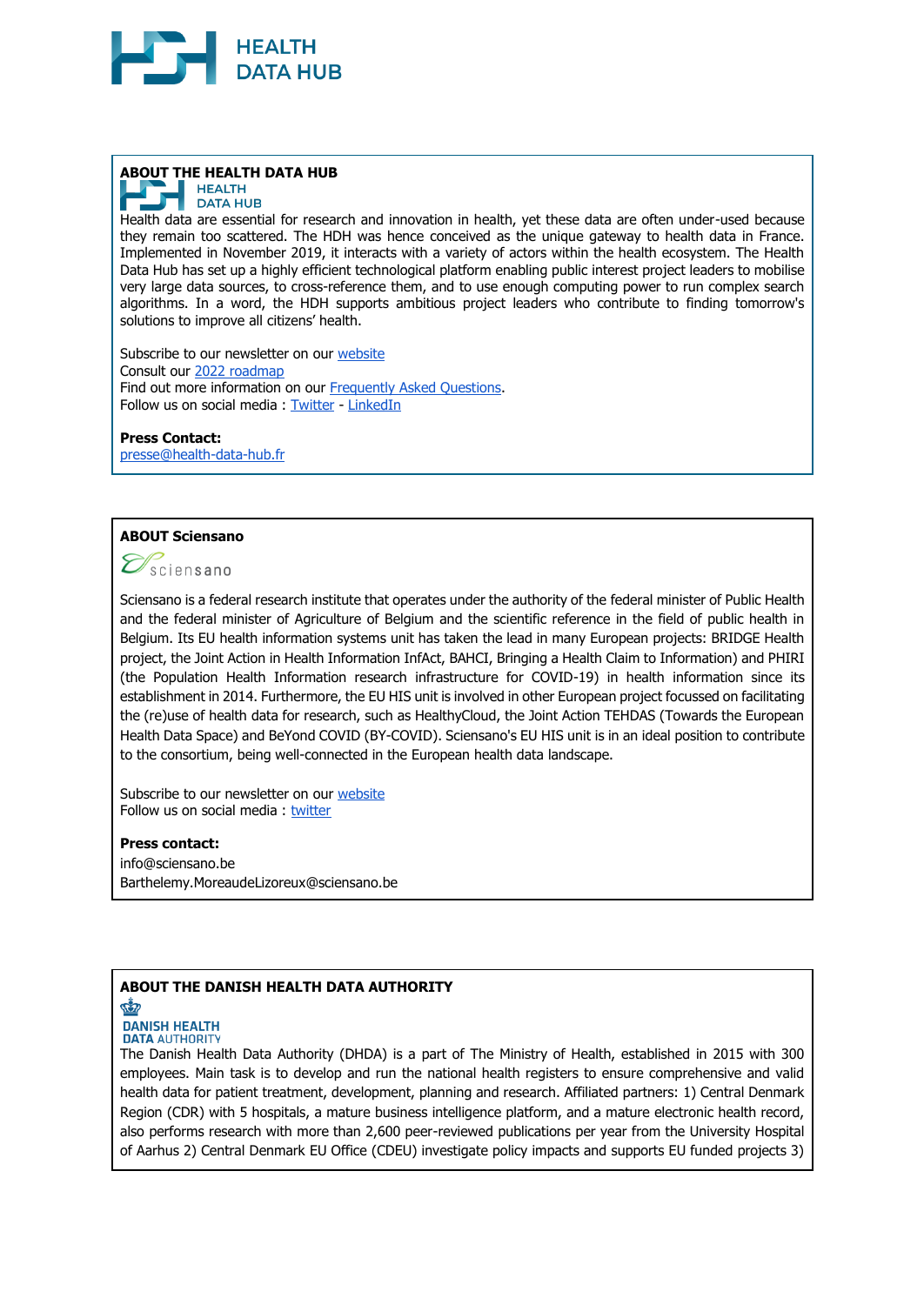

Danish Life Science Cluster (DLSC) facilitates translation of knowledge to technological solutions for the benefit of patients.

Find out more information on our [website](https://sundhedsdatastyrelsen.dk/da/english) Follow us on social media : [LinkedIn](https://www.linkedin.com/company/sundhedsdatastyrelsen/mycompany/)

#### **Press contact:**

SDSpresse@sundhedsdata.dk



The Finnish Social and Health Data Permit Authority Findata is a one-stop shop for the secondary use of social and health care register data in Finland. Findata was established in 2019, started operations in 2020 and has currently 22 employees. The main objectives of Findata are to improve data security and streamline the utilisation of social and health care data resources. Findata grants permits for the secondary use of data when it is needed from several public data controllers, the private sector or Kanta services. After granting the permit it compiles, combines and pre-process the data and offers Kapseli – a secure remote access system with tools for analysing. Findata works in conjuction with Finnish Institute for Health and Welfare, under the performance guidance of the Ministry of Social Affairs and Health.

Find out more information on our [website](https://findata.fi/en/) Follow us on social media : [Twitter](http://@findatafi) - [LinkedIn](https://www.linkedin.com/company/findatafi/mycompany/)

**Press contact:** antti.piirainen@findata.fi

# **ABOUT THE HEALTH DATA LAB**



The Health Data Lab (HDL) is a unit of the Federal Institute for Drugs and Medical Devices (BfArM), Germany. It is currently under construction, but once operational, it will contain health claims data of all people in Germany with statutory health insurance (> 70 million people). In the future, it will also maintain voluntarily shared data from electronic patient records. The purpose of the HDL is to review data applications, minimise the reidentification risk and provide secure data access to legally determined beneficiaries such as researchers or public institutions aiming to improve the healthcare system. The HDL has extensive experience in national and international consortia (TEHDAS, CIOMS, NFDI4health, EMA Big Data Steering Group and DARWIN EU ® Advisory Board) which could strengthen the interconntection of the various European initiatives.

Find out more information on our [website](https://www.forschungsdatenzentrum-gesundheit.de/) and [Newsletter](http://www.bfarm.de/newsletter) Follow us on social media : [Twitter](https://twitter.com/bfarm_de)

**Press contact:**

presse@bfarm.de

#### **ABOUT THE NORWEGIAN DIRECTORATE OF eHEALTH**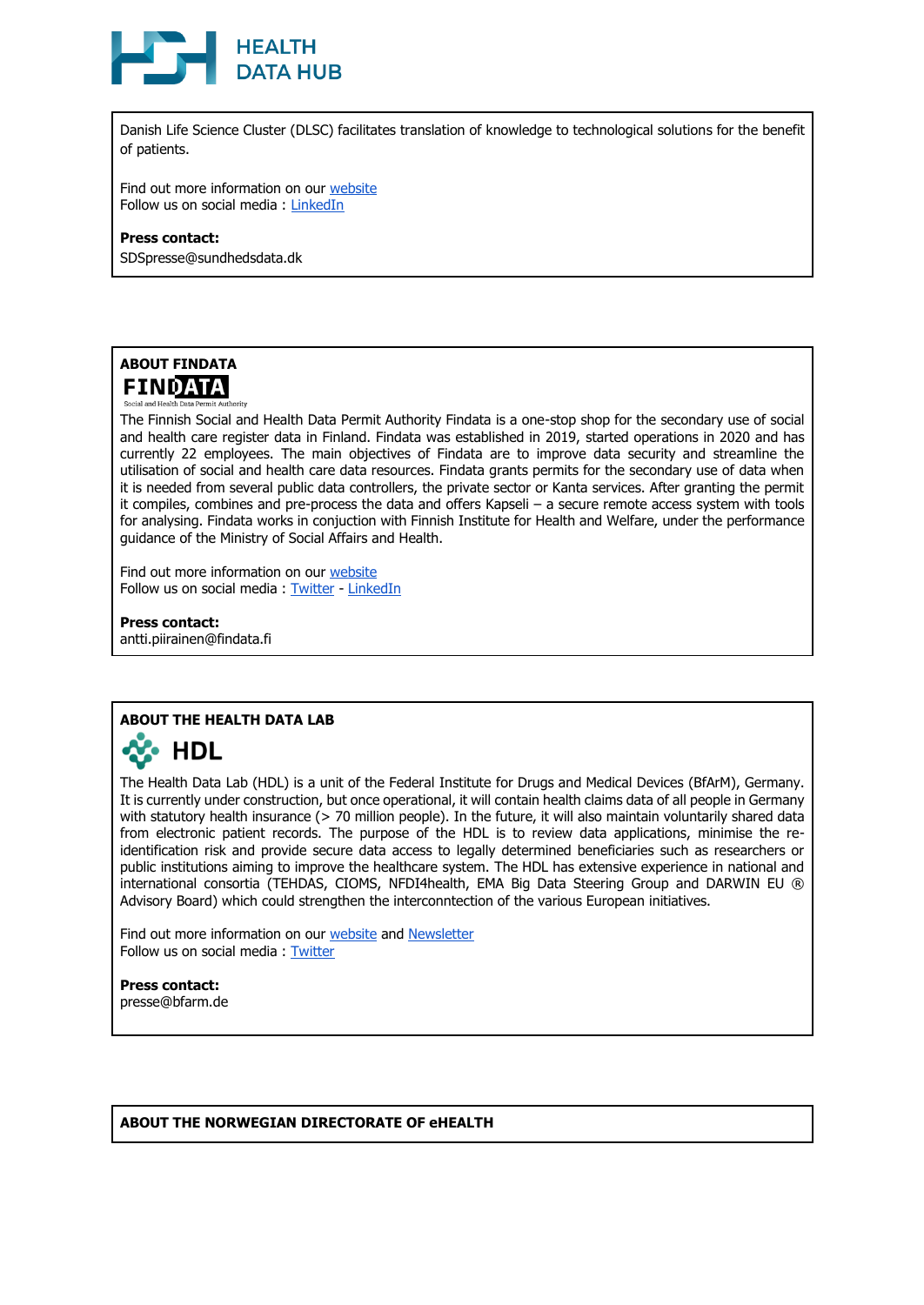

#### B **The Norwegian Directorate of eHealth**

The Norwegian Directorate of eHealth is a sub-ordinate institution of the Norwegian Ministry of Health and Care Services. The Directorate is responsible for steering and coordination of eHealth through close cooperation with regional health authorities, local authorities, technical organisations, and other interested parties. Main responsibilities include developing and implementing the national policy on eHealth, establishing the requisite standards, and administrating the use of eHealth methodology nation-wide.

As the national competent authority of eHealth in Norway, our responsibilities include: Implementation the country's policy on eHealth ; Ensuring efficient national administration of eHealth ; Serving as the secretariat of national fora on eHealth ; Providing technical advice and interpretation of the relevant laws ; Problem description and analysis in eHealth ; Formulating and following-up the national eHealth strategy ; Determining the codes, terminology and ICT standards, and their administration ; Ensuring intersectorial and international cooperation in ICT in health and care services.

Find out more information on our [website](http://www.ehelse.no/) Follow us on social media : [Linkedin](https://no.linkedin.com/company/direktoratet-for-e-helse) and [twitter](https://twitter.com/direhelse)

#### **Press contact:**

Mads.Bjerke@ehelse.no

# **ABOUT NATIONAL DIRECTORATE GENERAL FOR HOSPITALS**



ORSZÁGOS KÓRHÁZI FŐIGAZGATÓSÁG - OKFŐ (official English version: National Directorate General for Hospitals). A public body responsible for coordination, development and quality assurance of healthcare provision and services, also functions as the maintainer of almost 100 hospitals all over Hungary. OKFŐ as a public authority monitors the operation of the healthcare system, facilitates strategic government decisions concerning the revision of the healthcare provision, and contributes to the development of a new, integrated and transparent national health care system. OKFŐ manages a great number of EU-funded international and domestic projects for health development, thus having an extended international partner network. In Interreg funded projects OKFŐ represents the health sector from Hungary and provides assistance to articulate user needs in service and product development and testing, as well as implementing Policy Pilots to design e-Services, focusing on home care, day/outpatient surgery, and other different care types by health care providers. It is the designated National Contact Point for eHealth in Hungary and the central data provider managing the National eHealth Digital Service Infrastructure (EESZT). Today, more than 26 thousand health care professionals and 13 thousand pharmacy staff use the EESZT data infrastructure in more than 22,000 institutions, including private service providers.

Find out more information on our [website](https://okfo.gov.hu/) and [Newsletter](https://www.facebook.com/egeszseg.okfo) Follow us on social media : [Linkedin](https://www.linkedin.com/in/orsz%C3%A1gos-k%C3%B3rh%C3%A1zi-f%C5%91igazgat%C3%B3s%C3%A1g-23aa7a213/?originalSubdomain=hu)

**Press contact:** kommunikacio@okfo.gov.hu

#### **ABOUT THE CROATIAN INSTITUTE OF PUBLIC HEALTH**

**EXAMPLE CROATIAN INSTITUTE** 

The Croatian Institute of Public Health is a central public health institute in the Republic of Croatia. CIPH carries out epidemiological surveillance and proposes, organizes and undertakes preventive and counter-epidemic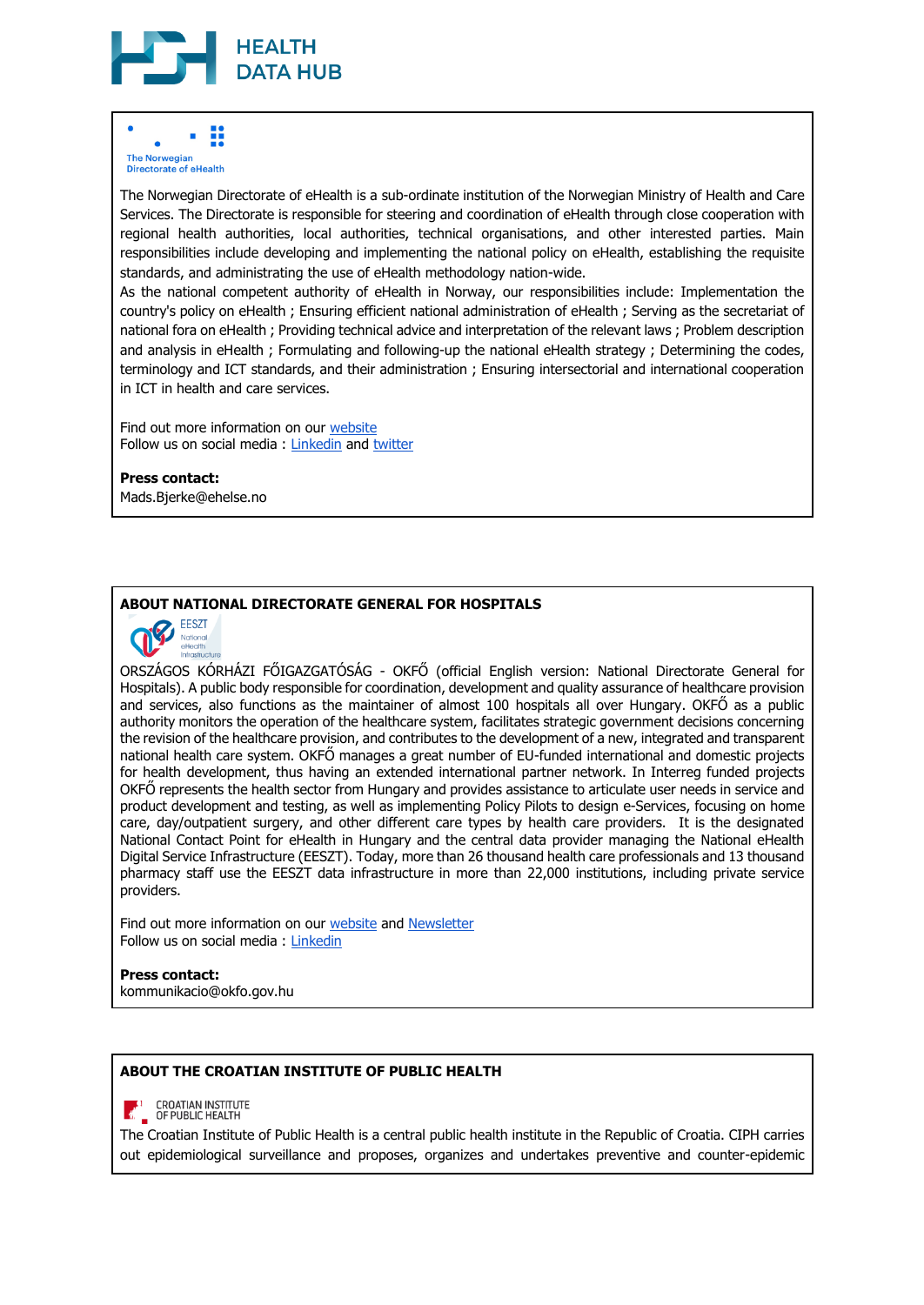# **HEALTH DATA HUB**

measures. ICIPH collects all relevant health statistics data for the Republic of Croatia. The Institute functions as a statistical authority which maintains national public health registries, supervises data storage and coordinates the work of other health registers.

Find out more information on our [website](https://www.hzjz.hr/) and [Newsletter](https://www.facebook.com/hzjz.zavod)

#### **Press contact:**

Info@hzjz.hr

# **ABOUT ARAGON HEALTH SCIENCES INSTITUTE**

**IACS** Instituto Aragonés de Ciencias de la Salud

IACS is a Regional Health Research Institute that supports stable research groups in the areas of clinical and translational medical research, biomedicine, public health, health systems and policy research. In addition, IACS hosts and manages technological core platforms supporting biomedical research in the region, linking to the national and European networks. IACS Biocomputing Unit combines two major activities and services: medical informatics and bioinformatics.

Find out more information on our [website](https://www.iacs.es/) Follow us on social media : [Linkedin](https://www.linkedin.com/company/instituto-aragon%C3%A9s-de-ciencias-de-la-salud/) and [twitter](https://twitter.com/iacs_aragon)

**Press contact:** comunicacion.iacs@aragon.es

#### **ABOUT EUROPEAN CENTRE FOR DISEASE PREVENTION AND CONTROL**



ECDC is an EU agency aimed at strengthening Europe's defences against infectious diseases. The core functions cover a wide spectrum of activities: surveillance, epidemic intelligence, response, scientific advice, microbiology, preparedness, public health training, international relations, health communication, and the scientific journal Eurosurveillance. ECDC disease programmes cover: Antimicrobial resistance and healthcare-associated infections; Emerging and vector-borne diseases, Food- and waterborne diseases and zoonoses; HIV, sexually transmitted infections and viral hepatitis; Influenza and other respiratory viruses; Tuberculosis; Vaccinepreventable diseases.

ECDC contributes to EU and global health security, giving particular attention to the areas like antimicrobial resistance, the effectiveness of vaccination programmes, preparedness for cross-border health threats, monitoring of COVID-19 and supporting the response by Member States to the pandemic.

The Centre is tasked with development of digital platforms and applications, supporting epidemiological surveillance at Union level and enabling the use of new digital technologies in the compilation and analysis of data. ECDC already started to work on projects and initiatives aiming to build integrated epidemiological surveillance systems (i.e. for severe acute respiratory infections, and information systems such as EpiPulse, IDSS). The next generation of digital platforms and applications for surveillance will be developed with the intention to ensure that the data from European Health Data Space will be used for infectious disease surveillance.

Find out more information on our [website](https://www.ecdc.europa.eu/) and [Newsletter](https://www.surveygizmo.eu/s3/90144553/AG-ECDC-subcribe-form) Follow us on social media : [Linkedin](https://www.linkedin.com/company/ecdc) and [twitter](https://twitter.com/ecdc_eu)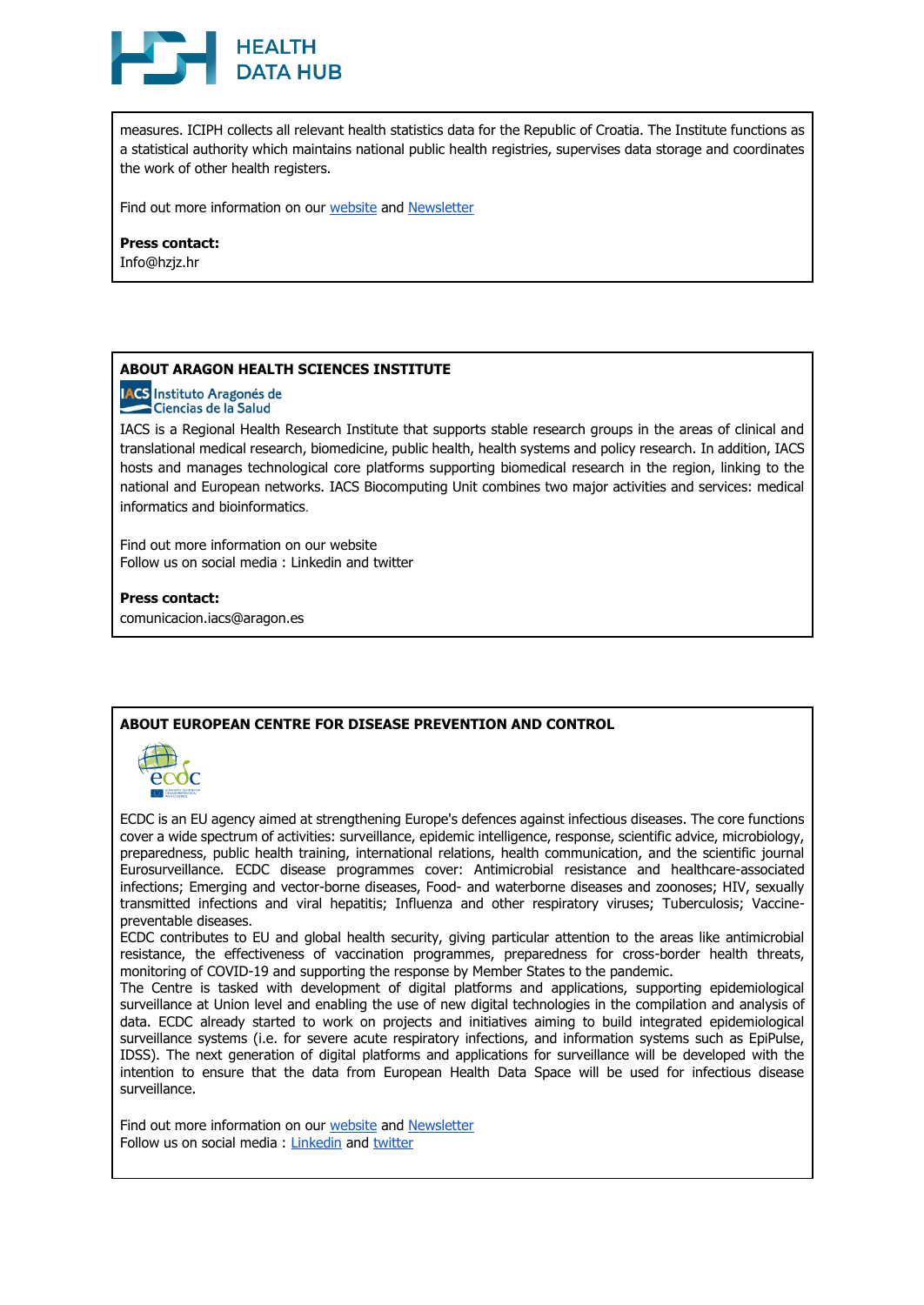

**Press contact:** press@ecdc.europa.eu

#### **ABOUT EUROPEAN MEDICINES AGENCY**



EUROPEAN MEDICINES AGENCY

The mission of the European Medicines Agency (EMA) is to foster scientific excellence in the evaluation and supervision of medicines, for the benefit of public and animal health in the EU. EMA's scientific committees provide independent recommendations on medicines for human and veterinary use, based on a comprehensive scientific evaluation of data. EMA is involved in and supports a number of research projects with academia, learned societies and research groups. EMA also plays a key role in forming and managing networks, including the European Network of Centres for Pharmacoepidemiology and Pharmacovigilance (ENCePP).

EMA is establishing the Data Analysis and Real World Interrogation Network (DARWIN EU ®), a network of European real-world healthcare databases and related analytical services. DARWIN EU ® contributes to the delivery of the European Medicines Agencies Network Strategy to 2025. DARWIN EU ® will act as a pathfinder for the European Health Data Space (EHDS) and will ultimately connect to the EHDS services, enabling the use of the EHDS in the context of medicines regulation in Europe.

Find out more information on our [website](https://www.ema.europa.eu/en) and [Newsletter](https://www.ema.europa.eu/en/news-events) Follow us on social media : [Linkedin](https://www.linkedin.com/company/european-medicines-agency/) and [twitter](https://twitter.com/EMA_News) **Press contact:** <https://www.ema.europa.eu/en/about-us/contacts-european-medicines-agency> press@ema.europa.eu

#### **ABOUT BBMRI**



The Biobanking and BioMolecular resources Research Infrastructure - European Research Infrastructure Consortium (BBMRI-ERIC) facilitates access to samples and data as well as biomolecular resources to advance and implement precision medicine. BBMRI-ERIC is constituted by 23 Member States and one International Organization (AT, BE, BG, CH, CY, CZ, DE, EE, ES, FI, GR, HU, IT, MT, LT, LV, NL NO, PL, SI, SE, TR, UK and IARC/WHO), making it one of the largest research infrastructures for health research in Europe. Together with its National Nodes, about 700 affiliated biobanks, stakeholders and partners as well as its Expert Centres, BBMRI-ERIC provides services and advancements in the areas of Ethical, Legal and Societal Issues (ELSI), Quality Management (QM), Information Technology (IT), Biobanking Development (BBD), Public Affairs (PA), and Outreach, Education & Communications (OEC).

In the EHDS2 Pilot, BBMRI-ERIC will particularly contribute with its expertise on regulatory and legal compliance including ethics data access procedures, security requirements and GDPR compliance to build a unique data access application for the EHDS and allow cross-border use of data. BBMRI-ERIC will further provide expertise on data interoperability, quality and protection including solutions for query and semantic interoperability with the goal of enabling precision medicine and provide guidance to personalized health care.

Find out more information on our [website](https://www.bbmri-eric.eu/) and [Newsletter](https://bit.ly/3u5o5em) Follow us on social media : [Linkedin](https://www.linkedin.com/company/bbmri-eric) and [twitter](https://twitter.com/BBMRIERIC)

**Press contact:**

luc.deltombe@bbmri-eric.eu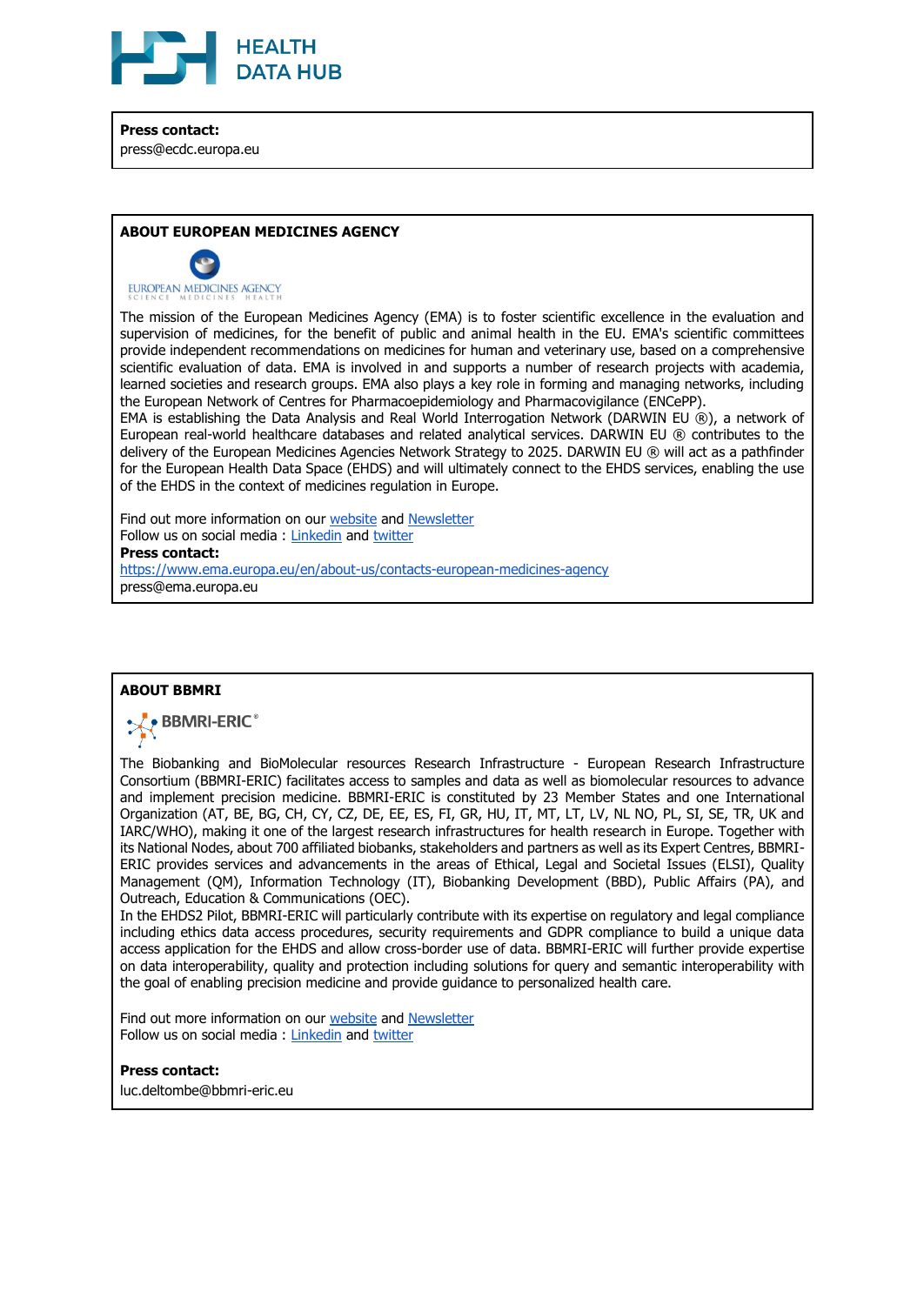

## **ABOUT eBRAINS**

**EBRAINS** 

EBRAINS is an AISBL registered in Belgium. EBRAINS is a new digital research infrastructure, created by the EUfunded Human Brain Project, to foster brain-related research and to help translate the latest scientific discoveries into innovation in medicine and industry, for the benefit of patients and society.

It draws on cutting-edge neuroscience and offers an extensive range of brain data sets, a multilevel brain atlas, modelling and simulation tools, easy access to high-performance computing resources and to robotics and neuromorphic platforms.

All academic researchers have open access to EBRAINS' state-of-the art services. Industry researchers are also very welcome to use the platform under specific agreements.

Find out more information on our [website](http://www.ebrains.eu/) Follow us on social media : [Linkedin](https://www.linkedin.com/company/ebrains-eu) and [twitter](https://twitter.com/EBRAINS_eu%20-%20@EBRAINS_eu)

**Press contact:** pedro.teixeira@ebrains.eu

# **ABOUT Elixir**



ELIXIR is an intergovernmental treaty based consortium, which builds on existing life sciences data resources and services within Europe to orchestrate the collection, archiving, access, and processing of large amounts of data. ELIXIR is constructing and operating a sustainable federated ecosystem of interoperable services to enable access to population scale genomic and biomolecular data across borders. ELIXIR coordinates the B1MG project that supports the 1+MG Initiative delivering the blueprint for the Genomic Data infrastructure that will have to interoperate with the EHDS.

Find out more information on our [website](http://www.elixir-europe.org/) and [Newsletter](https://elixir-europe.org/news/newsletters) Follow us on social media : [Linkedin](https://www.linkedin.com/company/elixir-europe) and [twitter](https://twitter.com/elixireurope)

**Press contact:**

info@elixir-europe.org

# **ABOUT ORPHANET-INSERM US-14**

#### orphanet

Orphanet is an international network, coordinated by Inserm US-14, which provides manually-curated, expertreviewed information and data on rare diseases (RD).This includes the Orphanet knowledge base, th[e](http://orphadata.org/) [Orphadata.org](http://orphadata.org/) portal, and the Orphanet Ontology for Rare Diseases (ORDO). Orphanet produces the standard nomenclature for rare diseases (ORPHAcodes) used in health information systems and RD registries. It additionally provides expertise on metadata models and access to an international network of experts in RDs in 42 countries.

Find out more information on our [website](http://www.orpha.net/) and [Newsletter](http://international.orphanews.org/home.html) Follow us on social media : [Linkedin](https://www.linkedin.com/company/inserm/) and [twitter](https://twitter.com/Orphanet)

**Press contact:**

media.orphanet@inserm.fr